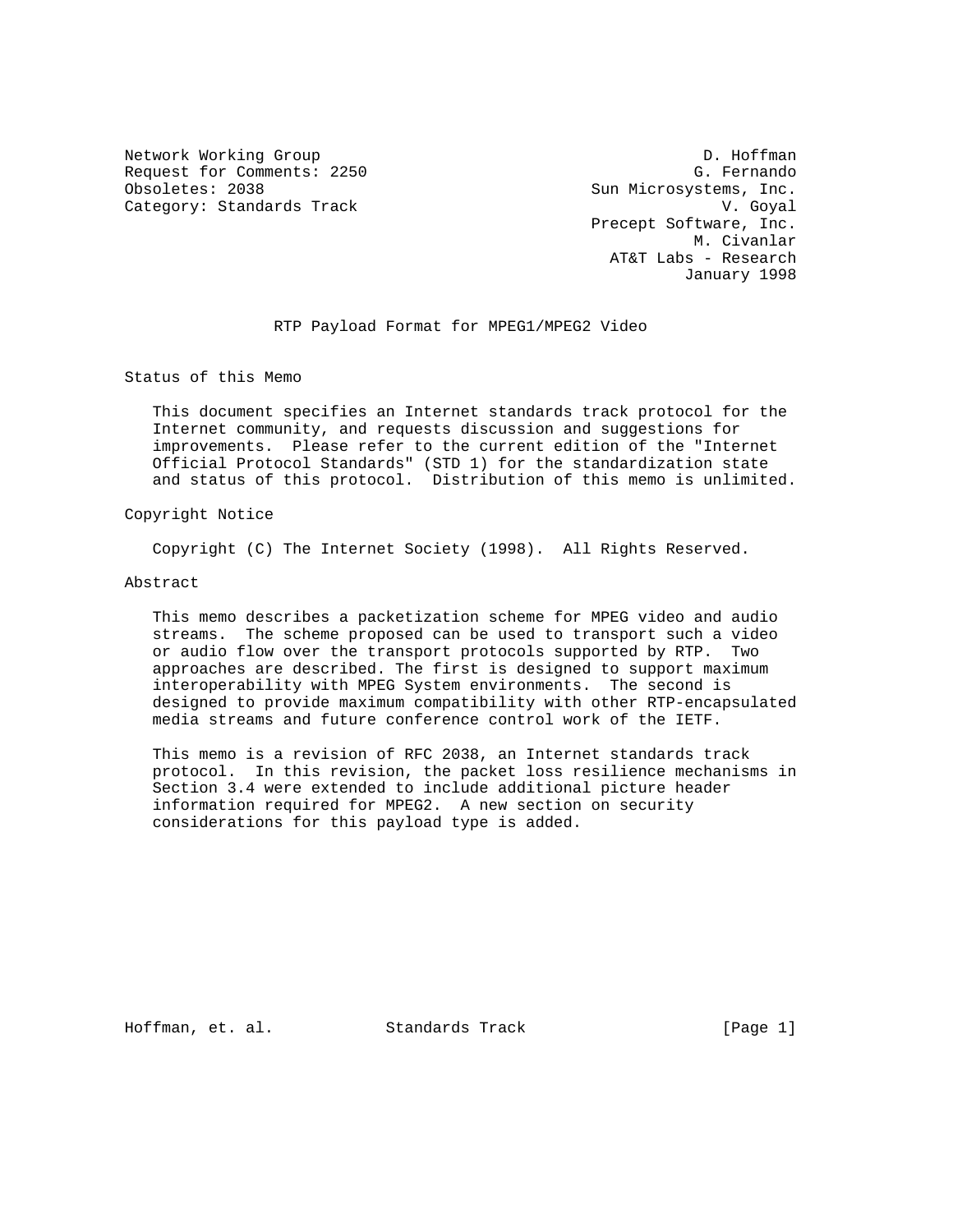### 1. Introduction

 ISO/IEC JTC1/SC29 WG11 (also referred to as the MPEG committee) has defined the MPEG1 standard (ISO/IEC 11172)[1] and the MPEG2 standard (ISO/IEC 13818)[2]. This memo describes a packetization scheme to transport MPEG video and audio streams using the Real-time Transport Protocol (RTP), version 2 [3, 4].

 The MPEG1 specification is defined in three parts: System, Video and Audio. It is designed primarily for CD-ROM-based applications, and is optimized for approximately 1.5 Mbits/sec combined data rates. The video and audio portions of the specification describe the basic format of the video or audio stream. These formats define the Elementary Streams (ES). The MPEG1 System specification defines an encapsulation of the ES that contains Presentation Time Stamps (PTS), Decoding Time Stamps and System Clock references, and performs multiplexing of MPEG1 compressed video and audio ES's with user data.

 The MPEG2 specification is structured in a similar way. However, it hasn't been restricted only to CD-ROM applications. The MPEG2 System specification defines two system stream formats: the MPEG2 Transport Stream (MTS) and the MPEG2 Program Stream (MPS). The MTS is tailored for communicating or storing one or more programs of MPEG2 compressed data and also other data in relatively error-prone environments. The MPS is tailored for relatively error-free environments.

 We seek to achieve interoperability among 4 types of end-systems in the following specification. The 4 types are:

1. Transmitting Interworking Unit (TIU)

 Receives MPEG information from a native MTS system for distribution over packet networks using a native RTP-based system layer (such as an IP-based internetwork). Examples: real-time encoder, MTS satellite link to Internet, video server with MTS-encoded source material.

2. Receiving Interworking Unit (RIU)

 Receives MPEG information in real time from an RTP-based network for forwarding to a native MTS environment. Examples: Internet-based video server to MTS-based cable distribution plant.

Hoffman, et. al. Standards Track [Page 2]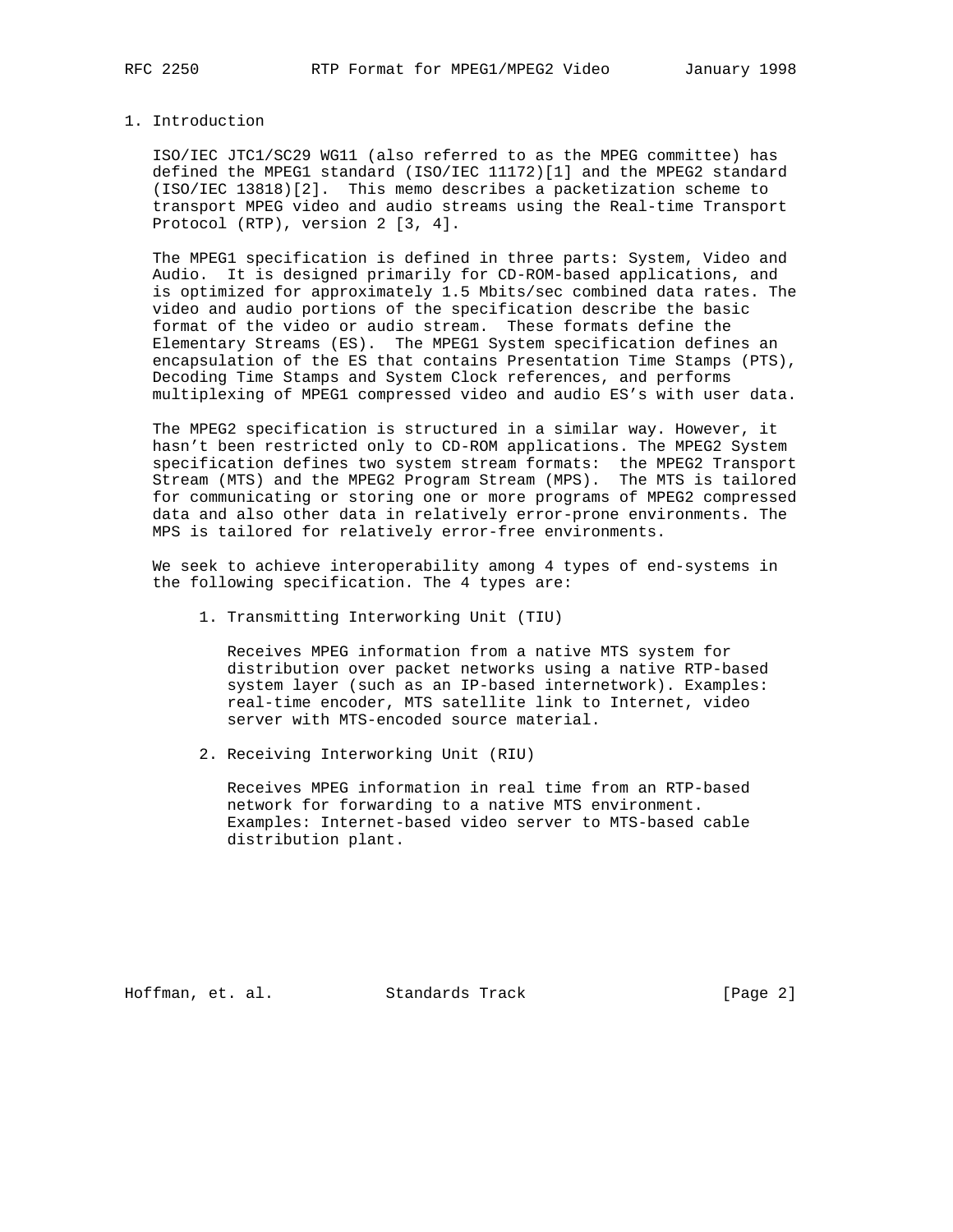3. Transmitting Internet End-System (TAES)

 Transmits MPEG information generated or stored within the internet end-system itself, or received from internet-based computer networks. Example: video server.

4. Receiving Internet End-System (RAES)

 Receives MPEG information over an RTP-based internet for consumption at the internet end-system or forwarding to traditional computer network. Example: desktop PC or workstation viewing training video.

 Each of the 2 types of transmitters must work with each of the 2 types of receivers. Because it is probable that the TAES, and certain that the RAES, will be based on existing and planned internet-connected computers, it is highly desirable for the interoperable protocol to be based on RTP.

 Because of the range of applications that might employ MPEG streams, we propose to define two payload formats.

 Much interest in the MPEG community is in the use of one of the MPEG System encodings, and hence, in Section 2 we propose encapsulations of MPEG1 System streams and MPEG2 Transport and Program Streams with RTP. This profile supports the full semantics of MPEG System and offers basic interoperability among all four end-system types.

When operating only among internet-based end-systems (i.e., TAES and RAES) a payload format that provides greater compatibility with the Internet architecture is desired, deferring some of the system issues to other protocols being defined in the Internet community (such as the MMUSIC WG). In Section 3 we propose an encapsulation of compressed video and audio data (referred to in MPEG documentation as "Elementary Streams" (ES)) complying with either MPEG1 or MPEG2. Here, neither of the System standards of MPEG1 or MPEG2 are utilized. The ES's are directly encapsulated with RTP.

 Throughout this specification, we make extensive use of MPEG terminology. The reader should consult the primary MPEG references for definitive descriptions of this terminology.

2. Encapsulation of MPEG System and Transport Streams

 Each RTP packet will contain a timestamp derived from the sender's 90KHz clock reference. This clock is synchronized to the system stream Program Clock Reference (PCR) or System Clock Reference (SCR) and represents the target transmission time of the first byte of the

Hoffman, et. al. Standards Track [Page 3]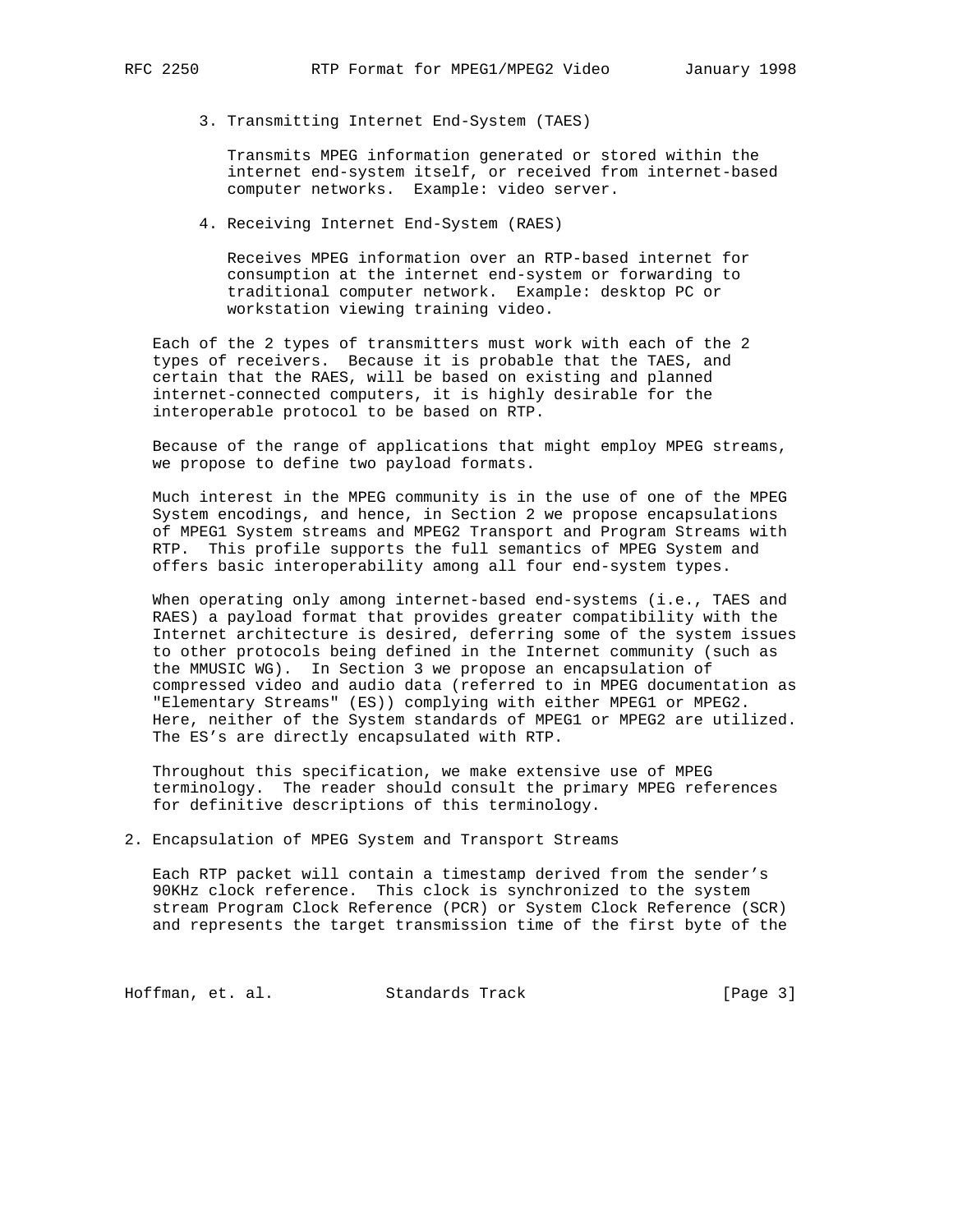packet payload. The RTP timestamp will not be passed to the MPEG decoder. This use of the timestamp is somewhat different than normally is the case in RTP, in that it is not considered to be the media display or presentation timestamp. The primary purposes of the RTP timestamp will be to estimate and reduce any network-induced jitter and to synchronize relative time drift between the transmitter and receiver.

 For MPEG2 Transport Streams the RTP payload will contain an integral number of MPEG transport packets. To avoid end system inefficiencies, data from multiple small MTS packets (normally fixed in size at 188 bytes) are aggregated into a single RTP packet. The number of transport packets contained is computed by dividing RTP payload length by the length of an MTS packet (188).

 For MPEG2 Program streams and MPEG1 system streams there are no packetization restrictions; these streams are treated as a packetized stream of bytes.

2.1 RTP header usage

The RTP header fields are used as follows:

- Payload Type: Distinct payload types should be assigned for MPEG1 System Streams, MPEG2 Program Streams and MPEG2 Transport Streams. See [4] for payload type assignments.
- M bit: Set to 1 whenever the timestamp is discontinuous (such as might happen when a sender switches from one data source to another). This allows the receiver and any intervening RTP mixers or translators that are synchronizing to the flow to ignore the difference between this timestamp and any previous timestamp in their clock phase detectors.

 timestamp: 32 bit 90K Hz timestamp representing the target transmission time for the first byte of the packet.

3. Encapsulation of MPEG Elementary Streams

The following ES types may be encapsulated directly in RTP:

 (a) MPEG1 Video (ISO/IEC 11172-2) (b) MPEG2 Video (ISO/IEC 13818-2) (c) MPEG1 Audio (ISO/IEC 11172-3) (d) MPEG2 Audio (ISO/IEC 13818-3)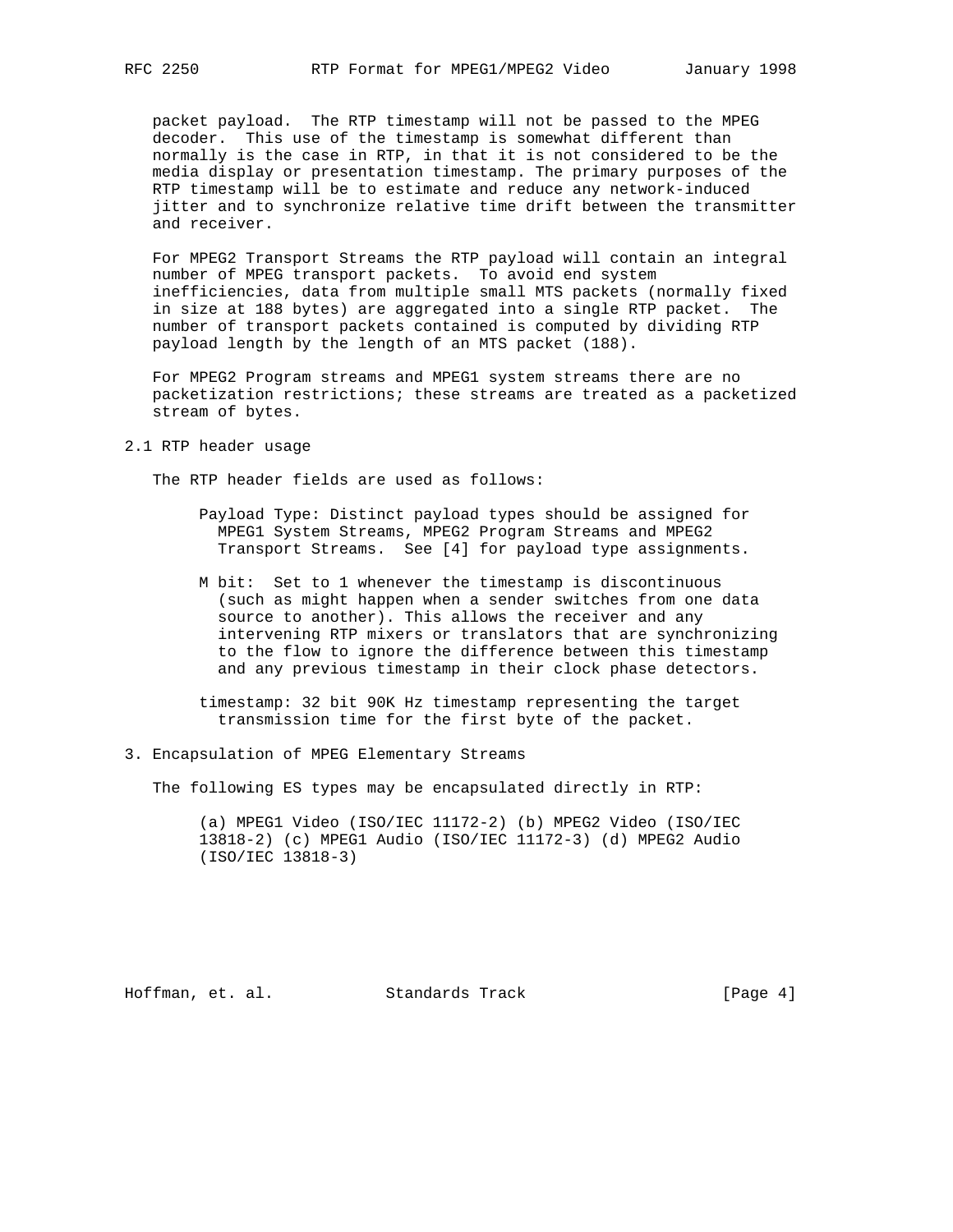A distinct RTP payload type is assigned to MPEG1/MPEG2 Video and MPEG1/MPEG2 Audio, respectively. Further indication as to whether the data is MPEG1 or MPEG2 need not be provided in the RTP or MPEG specific headers of this encapsulation, as this information is available in the ES headers.

 Presentation Time Stamps (PTS) of 32 bits with an accuracy of 90 kHz shall be carried in the fixed RTP header. All packets that make up a audio or video frame shall have the same time stamp.

3.1 MPEG Video elementary streams

 MPEG1 Video can be distinguished from MPEG2 Video at the video sequence header, i.e. for MPEG2 Video a sequence\_header() is followed by sequence\_extension(). The particular profile and level of MPEG2 Video (MAIN\_Profile@MAIN\_Level, HIGH\_Profile@HIGH\_Level, etc) are determined by the profile\_and\_level\_indicator field of the sequence\_extension header of MPEG2 Video.

 The MPEG bit-stream semantics were designed for relatively error-free environments, and there is significant amount of dependency (both temporal and spatial) within the stream such that loss of some data make other uncorrupted data useless. The format as defined in this encapsulation uses application layer framing information plus additional information in the RTP stream-specific header to allow for certain recovery mechanisms. Appendix 1 suggests several recovery strategies based on the properties of this encapsulation.

 Since MPEG pictures can be large, they will normally be fragmented into packets of size less than a typical LAN/WAN MTU. The following fragmentation rules apply:

- 1. The MPEG Video\_Sequence\_Header, when present, will always be at the beginning of an RTP payload.
- 2. An MPEG GOP\_header, when present, will always be at the beginning of the RTP payload, or will follow a Video Sequence Header.
- 3. An MPEG Picture\_Header, when present, will always be at the beginning of a RTP payload, or will follow a GOP\_header.

 Each ES header must be completely contained within the packet. Consequently, a minimum RTP payload size of 261 bytes must be supported to contain the largest single header defined in the ES (that is, the extension\_data() header containing the quant\_matrix\_extension()). Otherwise, there are no restrictions on where headers may appear within packet payloads.

Hoffman, et. al. Standards Track [Page 5]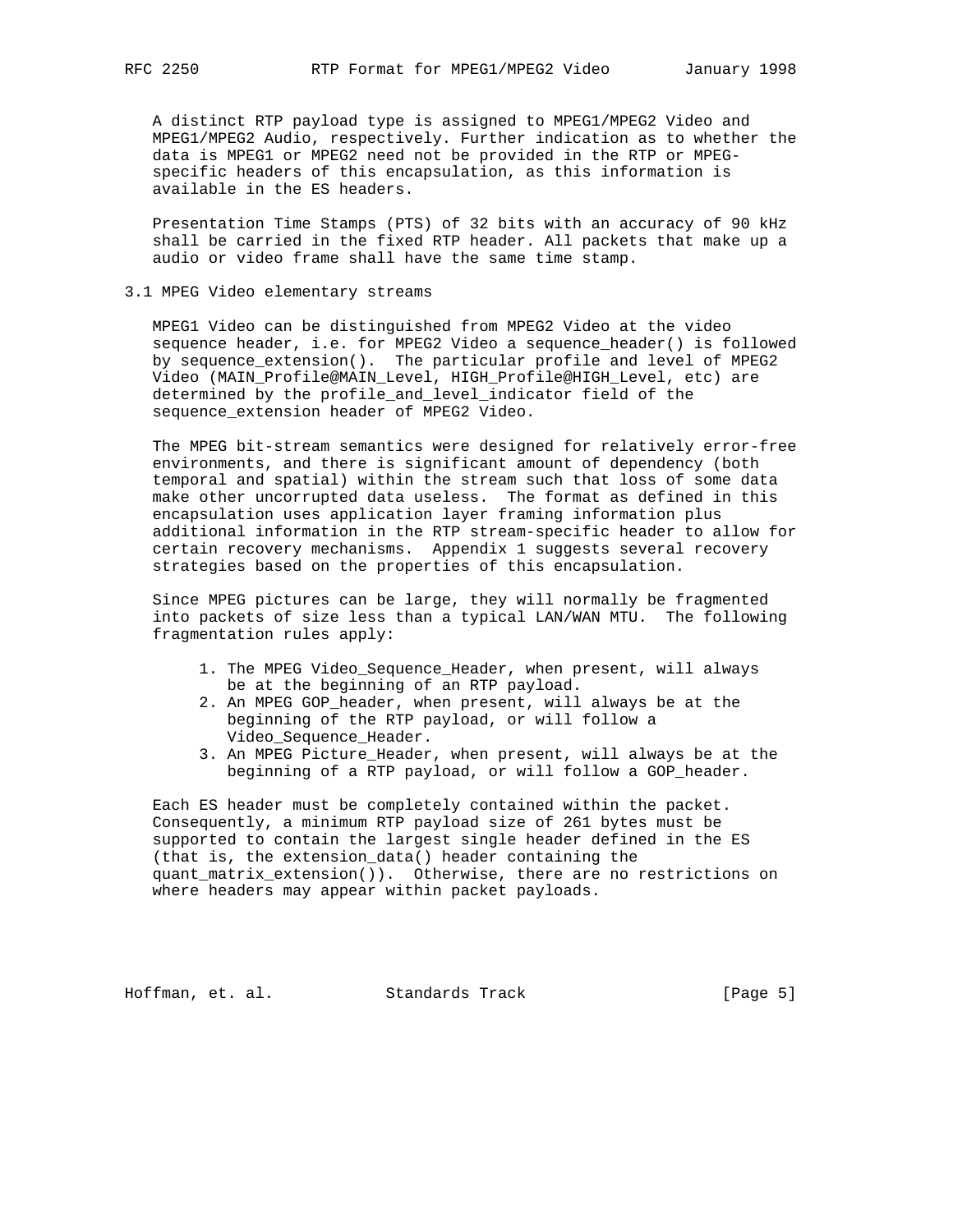In MPEG, each picture is made up of one or more "slices," and a slice is intended to be the unit of recovery from data loss or corruption. An MPEG-compliant decoder will normally advance to the beginning of next slice whenever an error is encountered in the stream. MPEG slice begin and end bits are provided in the encapsulation header to facilitate this.

 The beginning of a slice must either be the first data in a packet (after any MPEG ES headers) or must follow after some integral number of slices in a packet. This requirement insures that the beginning of the next slice after one with a missing packet can be found without requiring that the receiver scan the packet contents. Slices may be fragmented across packets as long as all the above rules are met.

 An implementation based on this encapsulation assumes that the Video\_Sequence\_Header is repeated periodically in the MPEG bit stream. In practice (though not required by MPEG standard) this is used to allow channel switching and to receive and start decoding a continuously relayed MPEG bit-stream at arbitrary points in the media stream. It is suggested that when playing back from an MPEG stream from a file format (where the Video\_Sequence\_Header may only be represented at the beginning of the stream) that the first Video\_Sequence\_Header (preceded by an end-of-stream indicator) be saved by the packetizer for periodic injection in to the network stream.

3.2 MPEG Audio elementary streams

 MPEG1 Audio can be distinguished from MPEG2 Audio from the MPEG ancillary\_data() header. For either MPEG1 or MPEG2 Audio, distinct Presentation Time Stamps may be present for frames which correspond to either 384 samples for Layer-I, or 1152 samples for Layer-II or Layer-III. The actual number of bytes required to represent this number of samples will vary depending on the encoder parameters.

 Multiple audio frames may be encapsulated within one RTP packet. In this case, an integral number of audio frames must be contained within the packet and the fragmentation header defined in Section 3.5 shall be set to 0.

 Also, if relatively short packets are to be used, one frame may be so large that it may straddle multiple RTP packets. For example, for Layer-II MPEG audio sampled at a rate of 44.1 KHz each frame would represent a time slot of 26.1 msec. At this sampling rate if the compressed bit-rate is 384 kbits/sec (i.e. 48 kBytes/sec) then the average audio frame size would be 1.25 KBytes. If packets were to be 500 Bytes long, then each audio frame would straddle 3 RTP packets.

Hoffman, et. al. Standards Track [Page 6]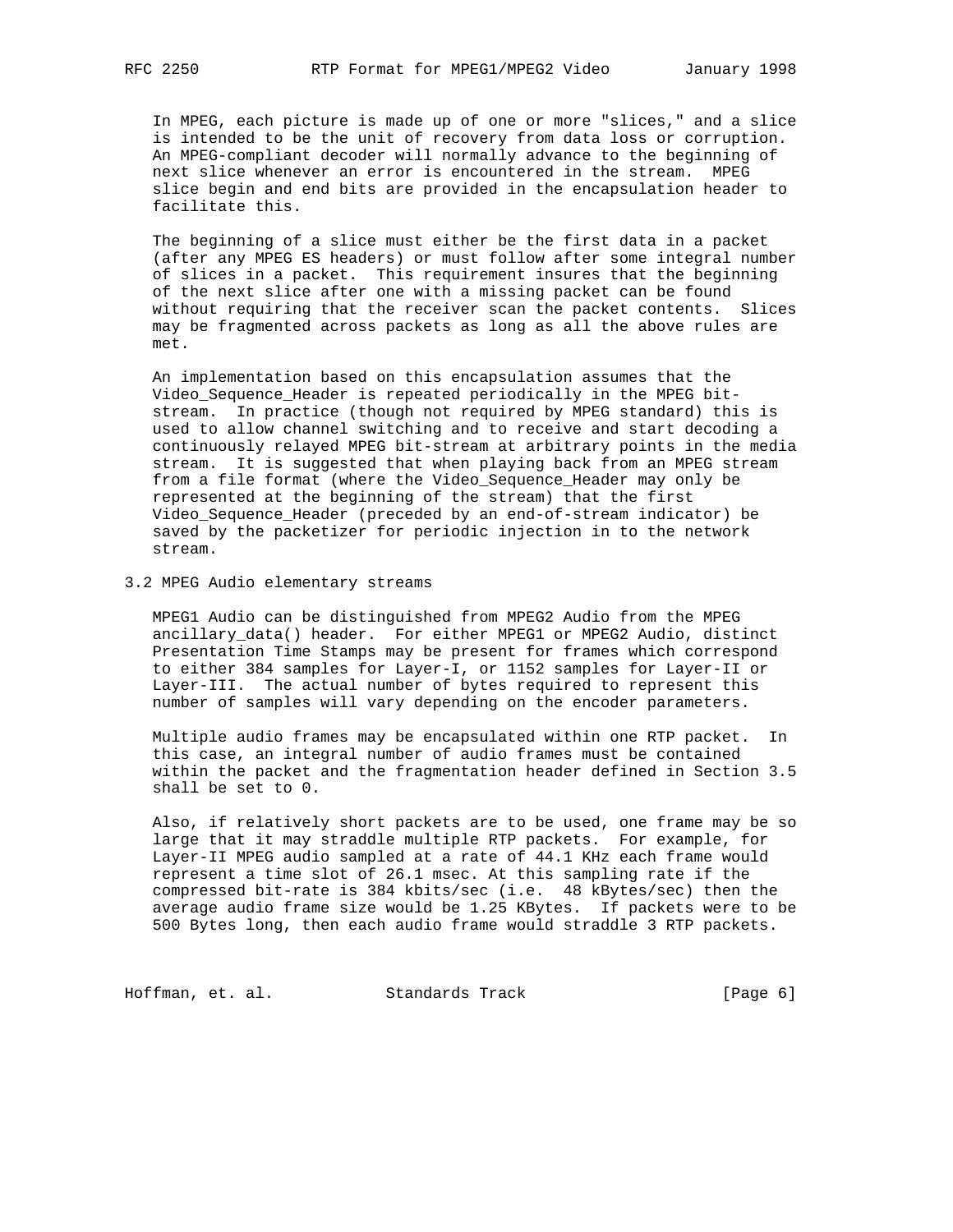The audio fragmentation indicator header (See Section 3.5) shall be present for an MPEG1/2 Audio payload type to provide for this fragmentation.

3.3 RTP Fixed Header for MPEG ES encapsulation

The RTP header fields are used as follows:

- Payload Type: Distinct payload types should be assigned for video elementary streams and audio elementary streams. See [4] for payload type assignments.
- M bit: For video, set to 1 on packet containing MPEG frame end code, 0 otherwise. For audio, set to 1 on first packet of a "talk-spurt," 0 otherwise.
- PT: MPEG video or audio stream ID.
- timestamp: 32-bit 90K Hz timestamp representing presentation time of MPEG picture or audio frame. Same for all packets that make up a picture or audio frame. May not be monotonically increasing in video stream if B pictures present in stream. For packets that contain only a video sequence and/or GOP header, the timestamp is that of the subsequent picture.
- 3.4 MPEG Video-specific header

 This header shall be attached to each RTP packet after the RTP fixed header.

0  $1$  2 3 0 1 2 3 4 5 6 7 8 9 0 1 2 3 4 5 6 7 8 9 0 1 2 3 4 5 6 7 8 9 0 1 +-+-+-+-+-+-+-+-+-+-+-+-+-+-+-+-+-+-+-+-+-+-+-+-+-+-+-+-+-+-+-+-+ | MBZ |T| TR | |N|S|B|E| P | | BFC | | FFC | +-+-+-+-+-+-+-+-+-+-+-+-+-+-+-+-+-+-+-+-+-+-+-+-+-+-+-+-+-+-+-+-+ AN FBV FFV

> MBZ: Unused. Must be set to zero in current specification. This space is reserved for future use.

 T: MPEG-2 (Two) specific header extension present (1 bit). Set to 1 when the MPEG-2 video-specific header extension (see Section 3.4.1) follows this header. This extension may be needed for improved error resilience; however, its inclusion in an RTP packet is optional. (See Appendix 1.)

Hoffman, et. al. Standards Track [Page 7]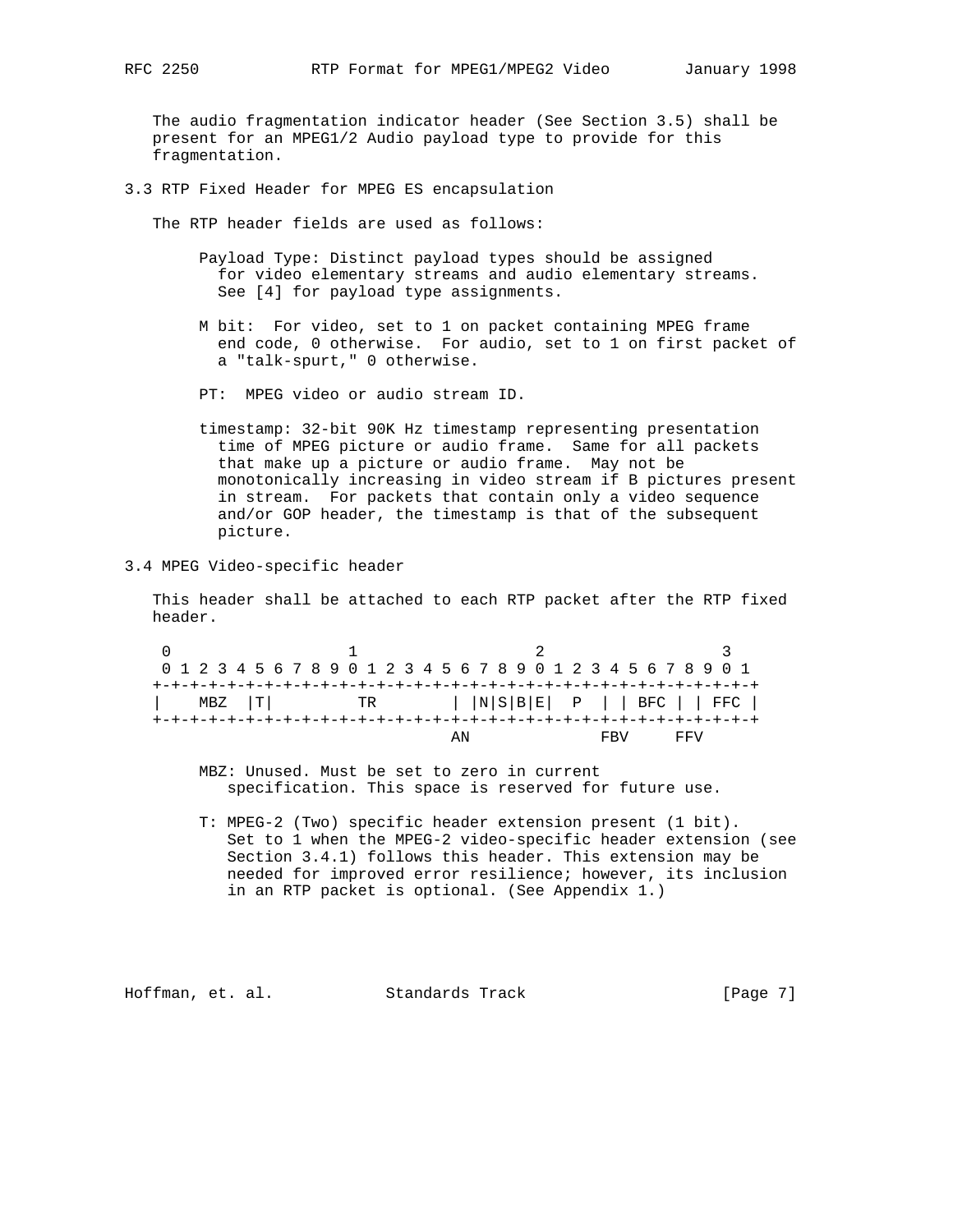- TR: Temporal-Reference (10 bits). The temporal reference of the current picture within the current GOP. This value ranges from 0-1023 and is constant for all RTP packets of a given
	- AN: Active N bit for error resilience (1 bit). Set to 1 when the following bit (N) is used to signal changes in the picture header information for MPEG-2 payloads. It must be set to 0 for MPEG-1 payloads or when N bit is not used.
	- N: New picture header (1 bit). Used for MPEG-2 payloads when the previous bit (AN) is set to 1. Otherwise, it must be set to zero. Set to 1 when the information contained in the previously transmitted Picture Headers can't be used to reconstruct a header for the current picture. This happens when the current picture is encoded using a different set of parameters than the previous pictures of the same type. The N bit must be constant for all RTP packets that belong to the same picture so that receipt of any packet from a picture allows detecting whether information necessary for reconstruction was contained in that picture  $(N = 1)$  or a previous one (N = 0).
	- S: Sequence-header-present (1 bit). Normally 0 and set to 1 at the occurrence of each MPEG sequence header. Used to detect presence of sequence header in RTP packet.
	- B: Beginning-of-slice (BS) (1 bit). Set when the start of the packet payload is a slice start code, or when a slice start code is preceded only by one or more of a Video Sequence Header, GOP header and/or Picture Header.
	- E: End-of-slice (ES) (1 bit). Set when the last byte of the payload is the end of an MPEG slice.
	- P: Picture-Type  $(3 \text{ bits})$ . I  $(1)$ , P  $(2)$ , B  $(3)$  or D  $(4)$ . This value is constant for each RTP packet of a given picture. Value 000B is forbidden and 101B - 111B are reserved to support future extensions to the MPEG ES specification.
	- FBV: full\_pel\_backward\_vector
	- BFC: backward\_f\_code
	- FFV: full\_pel\_forward\_vector

 FFC: forward\_f\_code Obtained from the most recent picture header, and are constant for each RTP packet of a given picture. For I frames

none of these values are present in the picture header and

Hoffman, et. al. Standards Track [Page 8]

picture.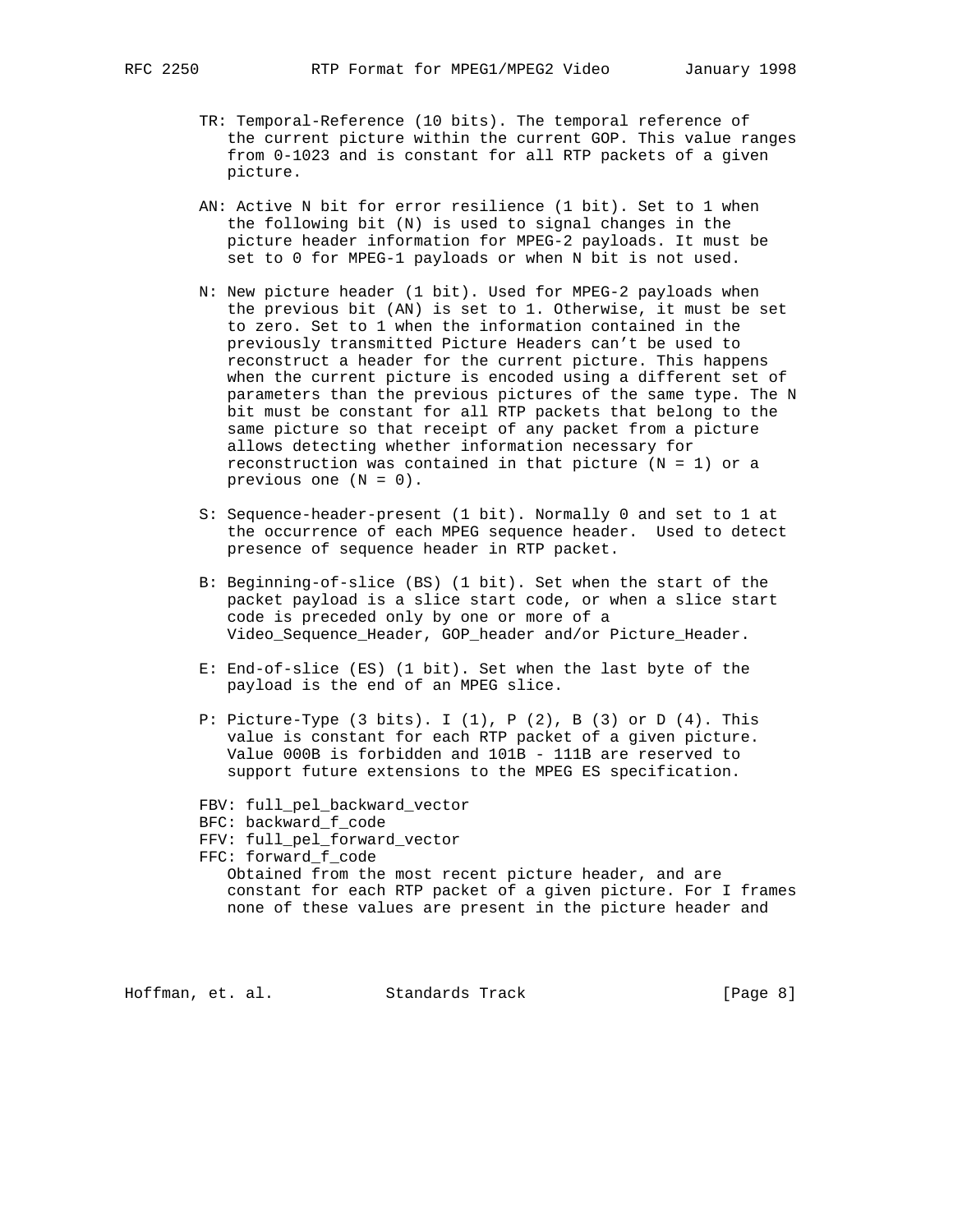they must be set to zero in the RTP header. For P frames only the last two values are present and FBV and BFC must be set to zero in the RTP header. For B frames all the four values are present.

3.4.1 MPEG-2 Video-specific header extension

0  $1$  2 3 0 1 2 3 4 5 6 7 8 9 0 1 2 3 4 5 6 7 8 9 0 1 2 3 4 5 6 7 8 9 0 1 +-+-+-+-+-+-+-+-+-+-+-+-+-+-+-+-+-+-+-+-+-+-+-+-+-+-+-+-+-+-+-+-+  $|X|E|f_{-}[0,0]|f_{-}[0,1]|f_{-}[1,0]|f_{-}[1,1]|$  DC  $|PS|T|P|C|Q|V|A|R|H|G|D|$ +-+-+-+-+-+-+-+-+-+-+-+-+-+-+-+-+-+-+-+-+-+-+-+-+-+-+-+-+-+-+-+-+

- X: Unused (1 bit). Must be set to zero in current specification. This space is reserved for future use.
- E: Extensions present (1 bit). If set to 1, this header extension, including the composite display extension when D = 1, will be followed by one or more of the following extensions: quant matrix extension, picture display extension, picture temporal scalable extension, picture spatial scalable extension and copyright extension.

 The first byte of these extensions data gives the length of the extensions in 32 bit words including the length field itself. Zero padding bytes are used at the end if required to align the extensions to 32 bit boundary.

 Since they may not be vital in decoding of a picture, the inclusion of any one of these extensions in an RTP packet is optional even when the MPEG-2 video-specific header extension is included in the packet  $(T = 1)$ . (See Appendix 1.) If present, they should be copied from the corresponding extensions following the most recent MPEG-2 picture coding extension and they remain constant for each RTP packet of a given picture.

 The extension start code (32 bits) and the extension start code ID (4 bits) are included. Therefore the extensions are self identifying.

 f\_[0,0]: forward horizontal f\_code (4 bits) f\_[0,1]: forward vertical f\_code (4 bits) f\_[1,0]: backward horizontal f\_code (4 bits) f\_[1,1]: backward vertical f\_code (4 bits) DC: intra\_DC\_precision (2 bits) PS: picture\_structure (2 bits)

Hoffman, et. al. Standards Track [Page 9]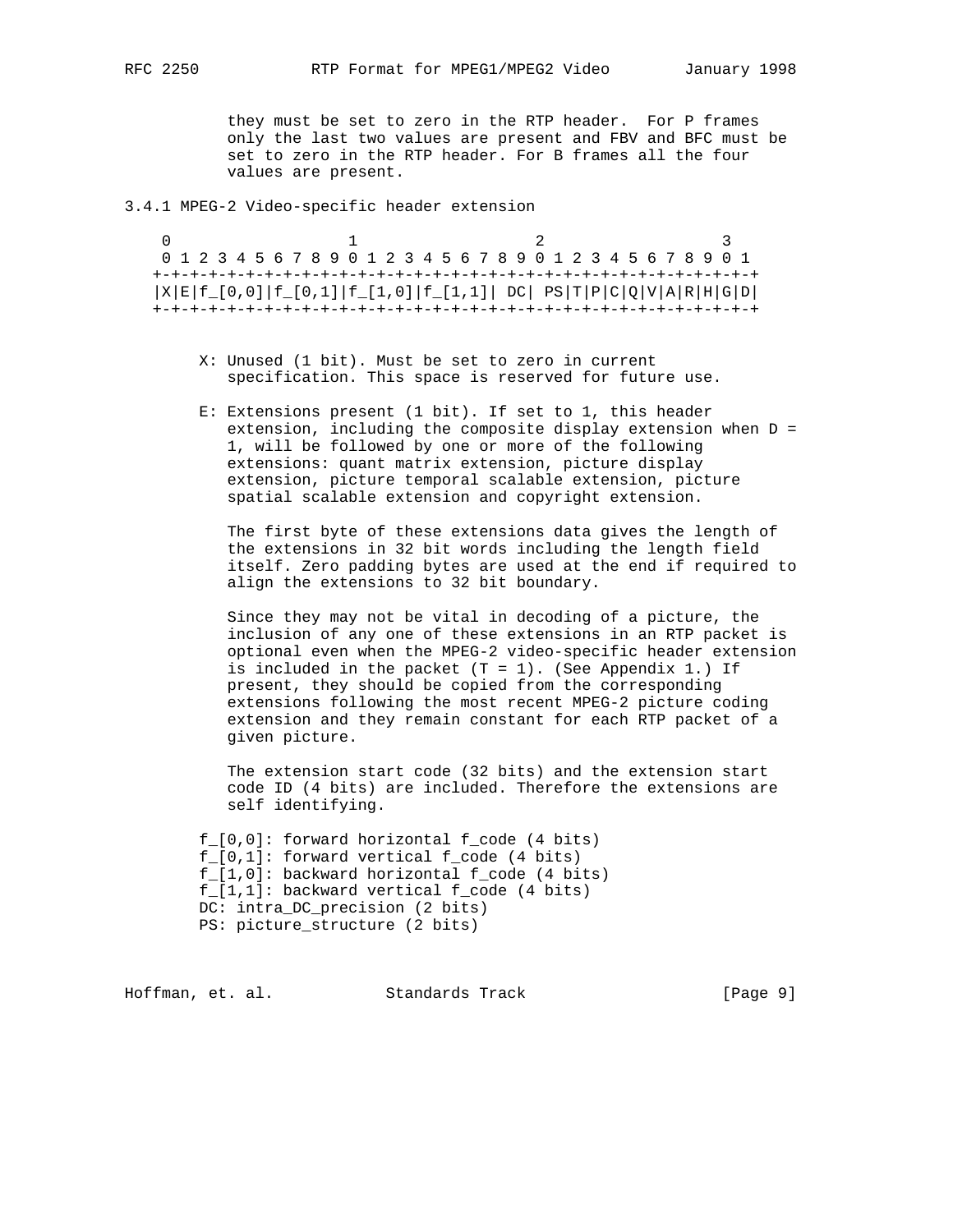T: top\_field\_first (1 bit)

- P: frame\_predicted\_frame\_dct (1 bit)
- C: concealment\_motion\_vectors (1 bit)
- Q: q\_scale type (1 bit)
- V: intra\_vlc\_format (1 bit)
- A: alternate scan (1 bit)
- R: repeat\_first\_field (1 bit)
- H: chroma\_420\_type (1 bit)
- G: progressive frame (1 bit)
- D: composite\_display\_flag (1 bit). If set to 1, next 32 bits following this one contains 12 zeros followed by 20 bits of composite display information.

 These values are copied from the most recent picture coding extension and are constant for each RTP packet of a given picture. Their meanings are as explained in the MPEG-2 standard.

3.5 MPEG Audio-specific header

 This header shall be attached to each RTP packet at the start of the payload and after any RTP headers for an MPEG1/2 Audio payload type.

| 0 1 2 3 4 5 6 7 8 9 0 1 2 3 4 5 6 7 8 9 0 1 2 3 4 5 6 7 8 9 0 1 |  |  |  |  |  |  |  |  |  |  |  |             |  |  |  |  |  |  |  |  |  |  |  |  |  |  |  |  |  |  |
|-----------------------------------------------------------------|--|--|--|--|--|--|--|--|--|--|--|-------------|--|--|--|--|--|--|--|--|--|--|--|--|--|--|--|--|--|--|
|                                                                 |  |  |  |  |  |  |  |  |  |  |  |             |  |  |  |  |  |  |  |  |  |  |  |  |  |  |  |  |  |  |
| MBZ.                                                            |  |  |  |  |  |  |  |  |  |  |  | Fraq offset |  |  |  |  |  |  |  |  |  |  |  |  |  |  |  |  |  |  |
|                                                                 |  |  |  |  |  |  |  |  |  |  |  |             |  |  |  |  |  |  |  |  |  |  |  |  |  |  |  |  |  |  |

 Frag\_offset: Byte offset into the audio frame for the data in this packet.

4. Security Considerations

 RTP packets using the payload format defined in this specification are subject to the security considerations discussed in the RTP specification [3], and any appropriate RTP profile (for example [4]). This implies that confidentiality of the media streams is achieved by encryption. Because the data compression used with this payload format is applied end-to-end, encryption may be performed after compression so there is no conflict between the two operations.

 A potential denial-of-service threat exists for data encodings using compression techniques that have non-uniform receiver-end computational load. The attacker can inject pathological datagrams into the stream which are complex to decode and cause the receiver to be overloaded. However, this encoding does not exhibit any significant non-uniformity.

Hoffman, et. al. Standards Track [Page 10]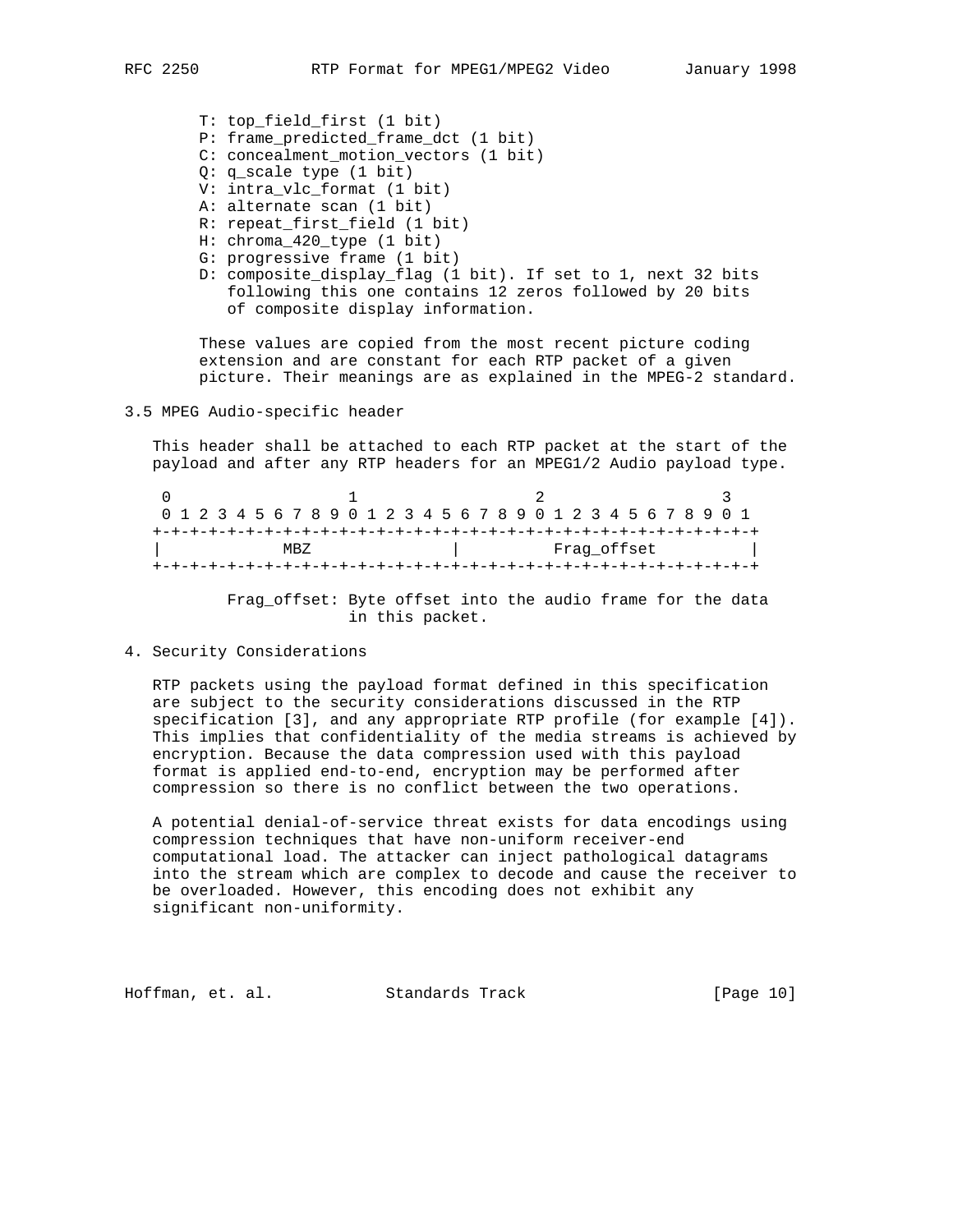As with any IP-based protocol, in some circumstances a receiver may be overloaded simply by the receipt of too many packets, either desired or undesired. Network-layer authentication may be used to discard packets from undesired sources, but the processing cost of the authentication itself may be too high. In a multicast environment, pruning of specific sources may be implemented in future versions of IGMP [5] and in multicast routing protocols to allow a receiver to select which sources are allowed to reach it.

 A security review of this payload format found no additional considerations beyond those in the RTP specification.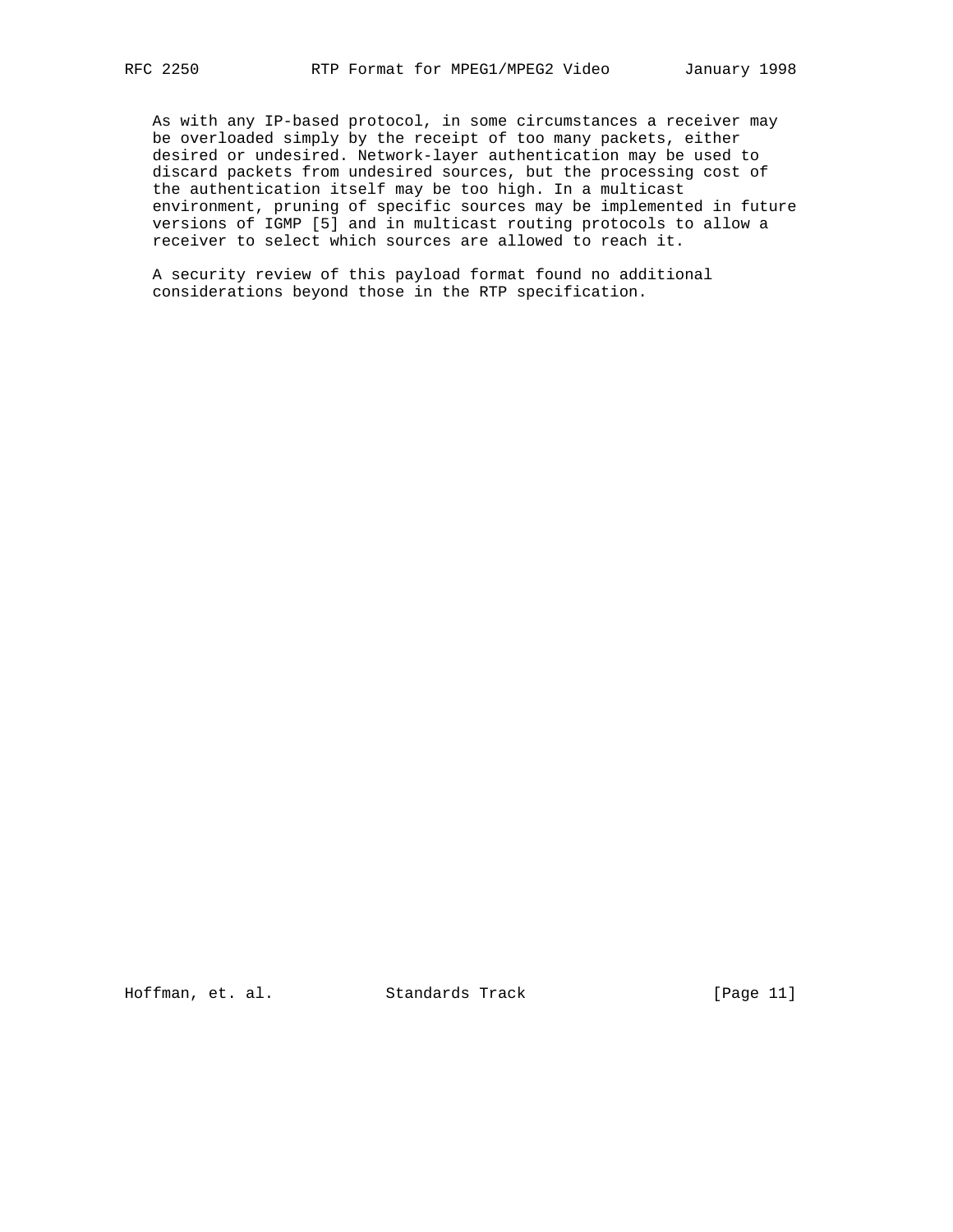Appendix 1. Error Recovery and Resynchronization Strategies.

 The following error recovery and resynchronization strategies are intended to be guidelines only. A compliant receiver is free to employ alternative (or no) strategies.

 When initially decoding an RTP-encapsulated MPEG Elementary Stream, the receiver may discard all packets until the Sequence-header present bit is set to 1. At this point, sufficient state information is contained in the stream to allow processing by an MPEG decoder.

 Loss of packets containing the GOP\_header and/or Picture\_Header are detected by an unexpected change in the Temporal-Reference and Picture-Type values. Consider the following example GOP sequence:

 In display order: 0B 1B 2I 3B 4B 5P 6B 7B 8P GOP\_HDR 0B ... In stream order: 2I 0B 1B 5P 3B 4B 8P 6B 7B GOP\_HDR 2I ...

Consider also two counters:

 ref\_pic\_temp (Reference Picture (I,P) Temporal Reference) dep\_pic\_temp (Dependent Picture (B) Temporal Reference)

 At each GOP beginning, set these counters to the temporal reference value of the corresponding picture type. For our example GOP sequence, ref\_pic\_temp = 2 and dep\_pic\_temp = 0. Keep incrementing BOTH counters by unity with each following picture. Ref\_pic\_temp should match the temporal references of the I and P frames, and dep\_pic\_temp should match the temporal references of the B frames.

dep\_pic\_temp: - 0 1 2 3 4 5 6 7 8 9 In stream order: 2I 0B 1B 5P 3B 4B 8P 6B 7B GOP\_H 2I 0B 1B ...  $ref\_pic\_temp: 2 \ 3 \ 4 \ 5 \ 6 \ 7 \ 8 \ 9 \ 10 \ \stackrel{\wedge}{\cdot} \ 11$ -------------------------- |  $\hspace{1em}$ Match Drop Mismatch in ref\_pic\_temp

 The loss of a GOP header can be detected by matching the appropriate counter (based on picture type) to the temporal reference value. A mismatch indicates a lost GOP header. If desired, a GOP header can be re-constructed using a "null" time\_code, repeating the closed\_gop flag from previous GOP headers, and setting the broken\_link flag to 1.

 The loss of a Picture\_Header can also be detected by a mismatch in the Temporal Reference contained in the RTP packet from the appropriate dep\_pic\_temp or ref\_pic\_temp counters at the receiver.

Hoffman, et. al. Standards Track [Page 12]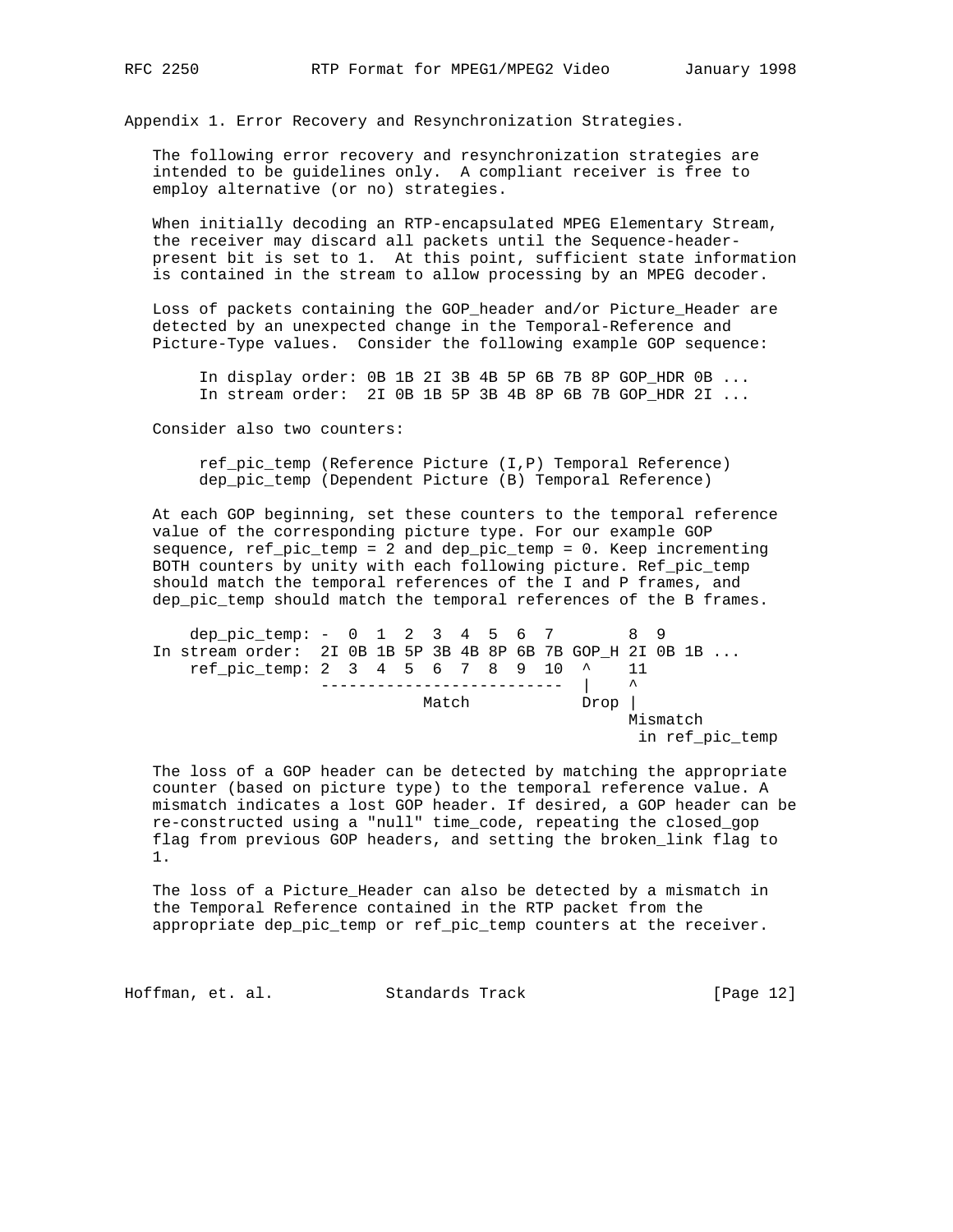For MPEG-1 payloads, after scanning to the next Beginning-of-slice the Picture\_Header is reconstructed from the P, TR, FBV, BFC, FFV and FFC contained in that packet, and from stream-dependent default values.

 For MPEG-2, additional information is needed for the reconstruction. This information is provided by the MPEG-2 video specific header extension contained in that packet if the T bit is set to 1, or the Picture Header for the current picture may be available from previous packets belonging to the same picture. The transmitter's strategy for inclusion of the MPEG-2 video specific header extension may depend upon a number of factors. This header may not be needed when:

 1. the information has been transmitted a sufficient number of times in previous packets to assure reception with the desired probability, or

 2. the information is transmitted over a separate reliable channel, or

 3. expected loss rates are low enough that missed frames are not a concern, or

 4. conserving bandwidth is more important than error resilience, etc.

 If T=1 and E=0, there may be extensions present in the original video bitstream that are not included in the current packet. The transmitter may choose not to include extensions in a packet when they are not necessary for decoding or if one of the cases listed above for not including the MPEG-2 video specific header extension in a packet applies only to the extension data.

 If N=0, then the Picture Header from a previous picture of the same type (I,P or B) may be used so long as at least one packet has been received for every intervening picture of the same type and that the N bit was 0 for each of those pictures. This may involve:

 1. Saving the relevant picture header information that can be obtained from the MPEG-2 video specific header extension or directly from the video bitstream for each picture type,

 2. Keeping validity indicators for this saved information based on the received N bits and lost packets, and,

3. Updating the data whenever a packet with N=1 is received.

Hoffman, et. al. Standards Track [Page 13]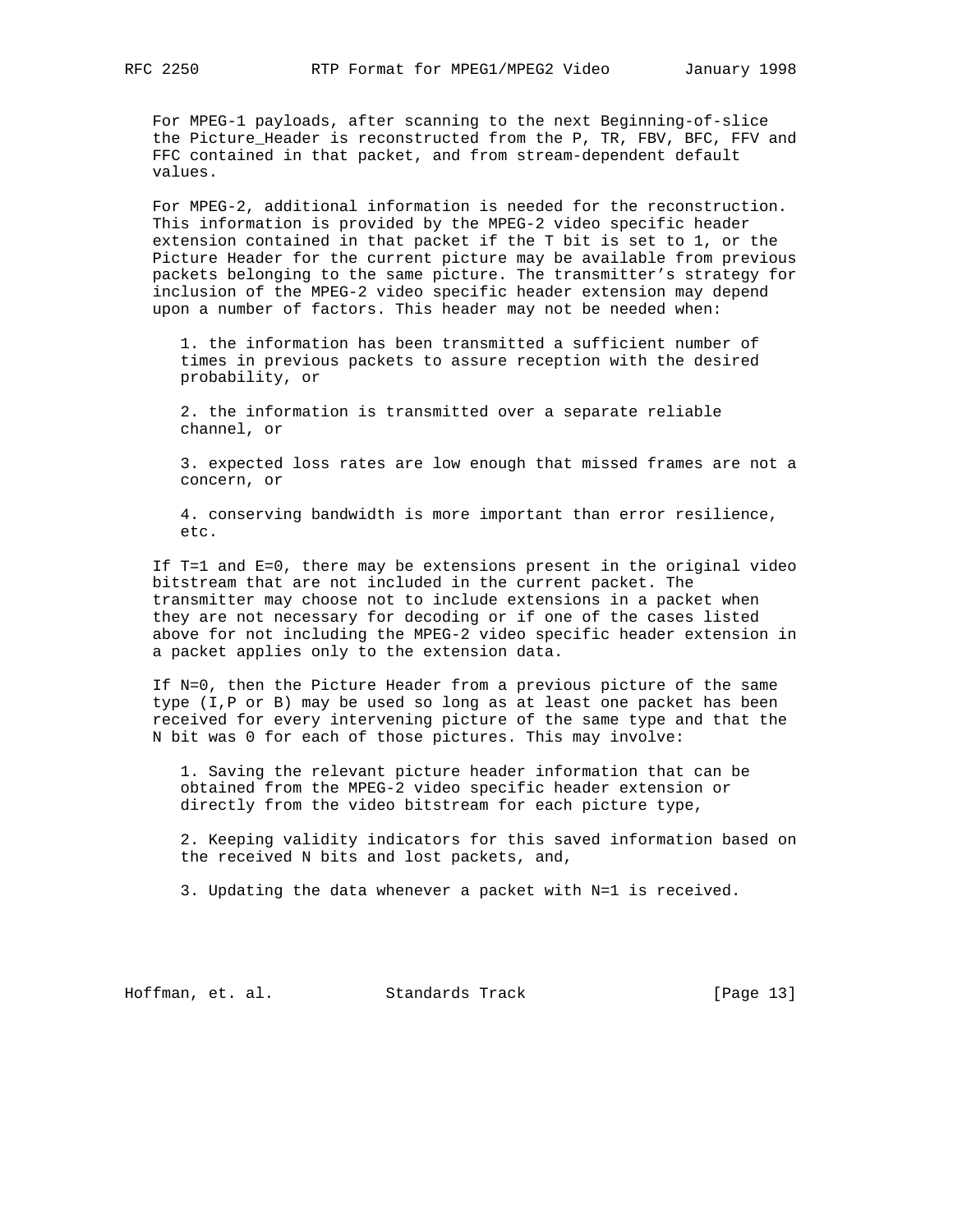If the necessary information is not available from any of these sources, data deletion until a new picture start code is advised.

 Any time an RTP packet is lost (as indicated by a gap in the RTP sequence number), the receiver may discard all packets until the Beginning-of-slice bit is set. At this point, sufficient state information is contained in the stream to allow processing by an MPEG decoder starting at the next slice boundary (possibly after reconstruction of the GOP\_header and/or Picture\_Header as described above).

References

- [1] ISO/IEC International Standard 11172; "Coding of moving pictures and associated audio for digital storage media up to about 1,5 Mbits/s", November 1993.
- [2] ISO/IEC International Standard 13818; "Generic coding of moving pictures and associated audio information", November 1994.
- [3] Schulzrinne, H., Casner, S., Frederick, R., and V. Jacobson, "RTP: A Transport Protocol for Real-Time Applications", RFC 1889, January 1996.
- [4] Schulzrinne, H., "RTP Profile for Audio and Video Conferences with Minimal Control", RFC 1890, January 1996.
- [5] Deering, S., "Host Extensions for IP Multicasting", STD 5, RFC 1112, August 1989.

Authors' Addresses

 Gerard Fernando Sun Microsystems, Inc. Mail-stop UMPK14-305 2550 Garcia Avenue Mountain View, California 94043-1100 USA

 Phone: +1 415-786-6373 EMail: gerard.fernando@eng.sun.com

Hoffman, et. al. Standards Track [Page 14]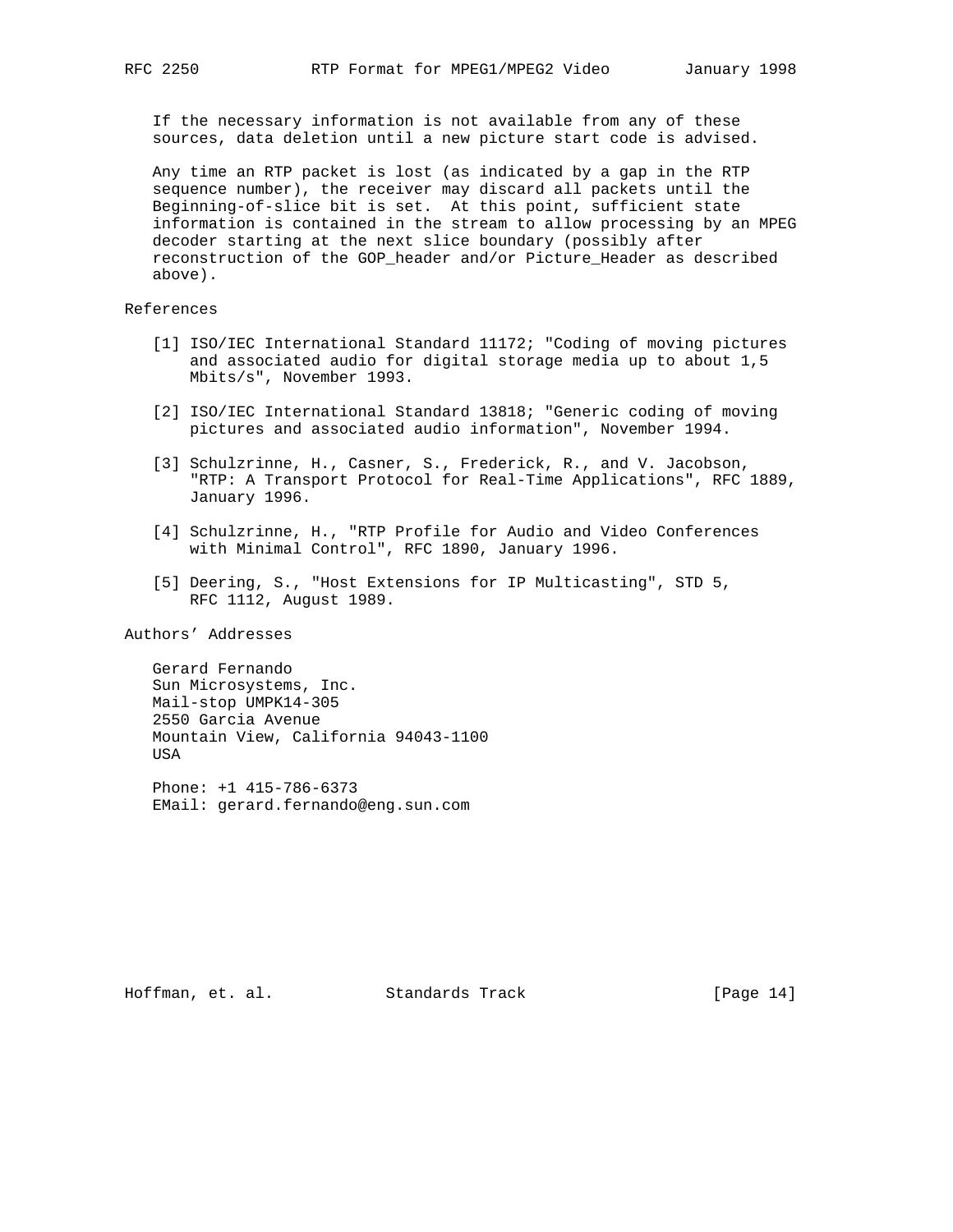Vivek Goyal Precept Software, Inc. 1072 Arastradero Rd, Palo Alto, CA 94304 USA

 Phone: +1 415-845-5200 EMail: goyal@precept.com

 Don Hoffman Sun Microsystems, Inc. Mail-stop UMPK14-305 2550 Garcia Avenue Mountain View, California 94043-1100 USA

 Phone: +1 503-297-1580 EMail: don.hoffman@eng.sun.com

 M. Reha Civanlar AT&T Labs - Research 100 Schutlz Drive, 3-213 Red Bank, NJ 07701-7033 USA

 Phone: +1 732-345-3305 EMail: civanlar@research.att.com

Hoffman, et. al. Standards Track [Page 15]